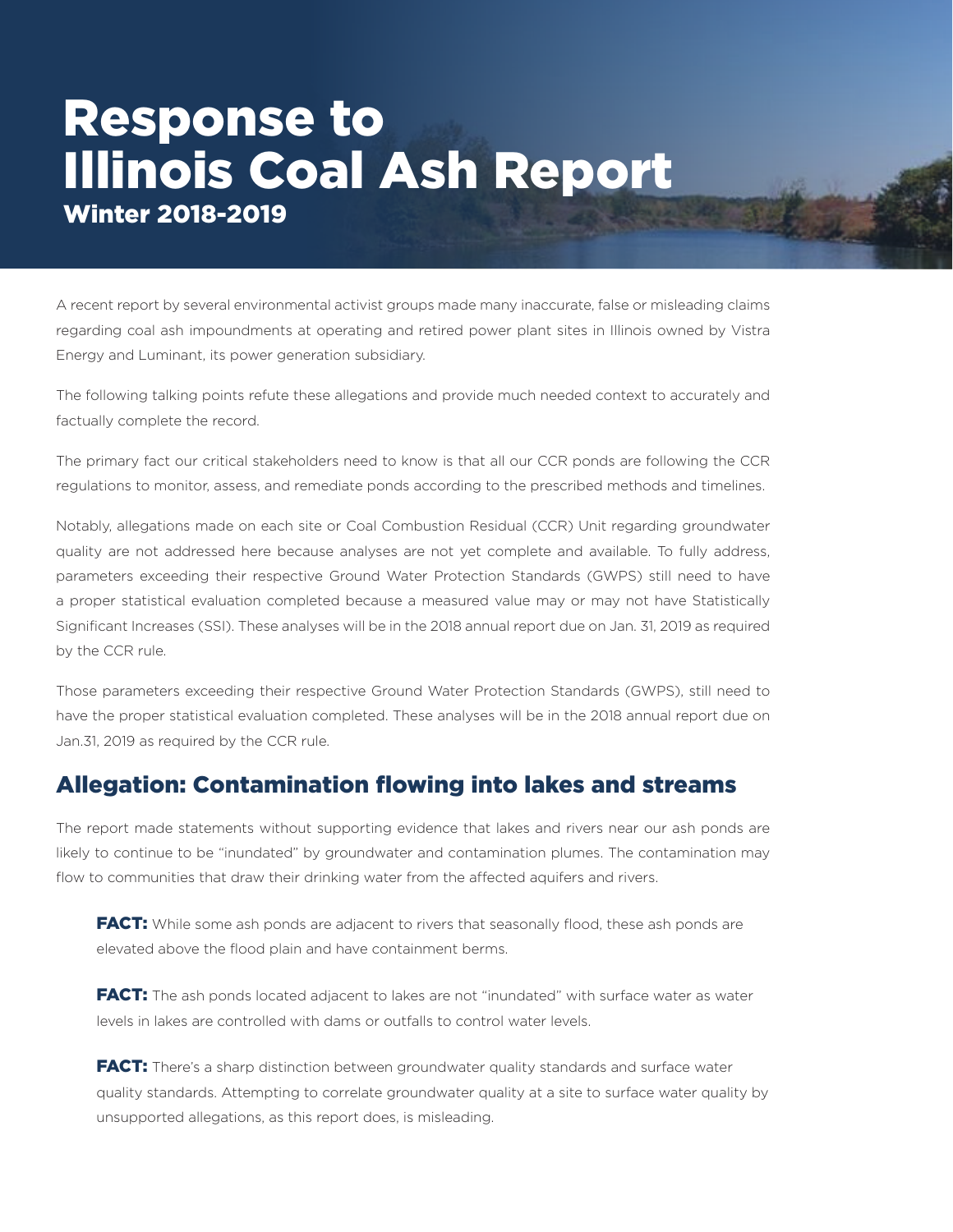



**FACT:** Importantly, when closing ash ponds, the impact of groundwater to nearby surface waters is assessed and quantified using sophisticated groundwater models and other calculations.

**FACT**: Drinking water well surveys and assessments were conducted for a 2,500-foot radius from many of our ash ponds. No drinking water wells were identified downgradient from ash ponds.

## Allegation: Data from the 2017 ground water report was not presented in March 2018 by Vistra in a form that was easy to understand.

FACT: The data Vistra/Dynegy provided was in a straight-forward chronological tabular manner that met the CCR regulations and included the well ID, date sampled, parameter and result obtained.

### Allegation: Location of the monitoring wells

The report claimed that in some cases, both detection monitoring and assessment monitoring would fail to show SSI – even if it exists – because the "upgradient" or "background" wells were both polluted by coal ash.

**FACT:** The placement of upgradient and downgradient monitoring wells at each site complies with the CCR regulations and is supported by hydrogeological reports, as well as being certified by a professional engineer and geologist.

#### Allegation: Closure plans

The report made erroneous claims regarding closure plans for the CCR units, such as, "Illinois EPA has been reviewing closure plans for the many ash ponds that operators across the state are closing, and it is doing so without clear, specific standards to ensure that those ponds are closed in a manner that will protect Illinois' waters and communities – and with no public input whatsoever."

FACT: For the Environmental Integrity Project to imply it has expertise superior to the IEPA regarding what is or isn't at risk regarding receptors is unsupported and misleading.

**FACT:** Illinois EPA has an established record of fulfilling the statutory responsibility, expertise, and experience to review closure plans and ensure compliance with groundwater quality standards through Part 620.